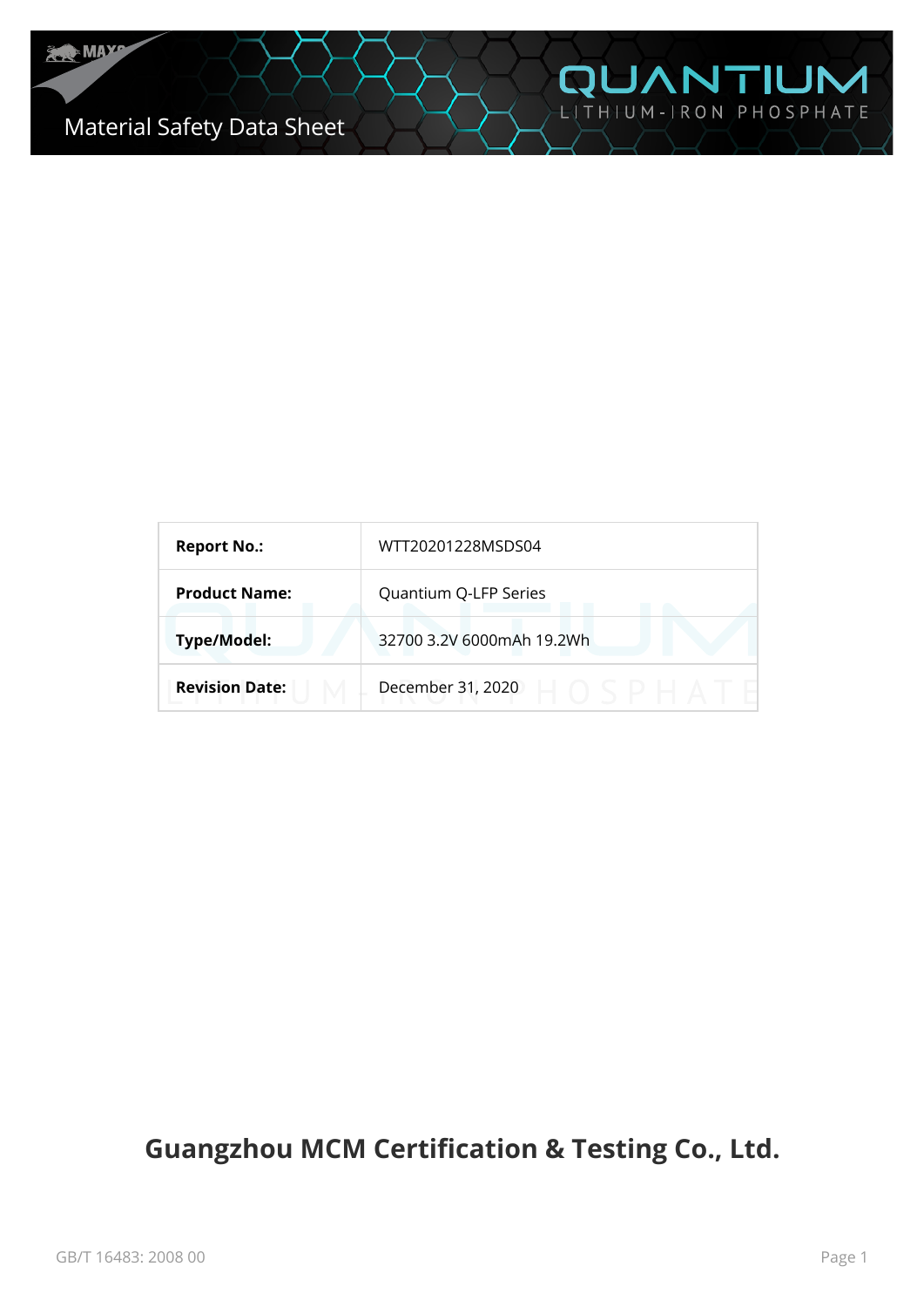# **Material Safety Data Sheet**

| <b>SECTION 1- CHEMICAL AND COMPANY IDENTIFICATION</b> |                                                                                              |
|-------------------------------------------------------|----------------------------------------------------------------------------------------------|
| <b>Product Name:</b>                                  | Lithium Iron Phosphate Cell                                                                  |
| Type/Model:                                           | 32700 3.2V 6000mAh 19.2Wh                                                                    |
| Company:                                              | DONGGUN FBTECH NEW ENERGY CO. LTD                                                            |
| <b>Address:</b>                                       | Building C&D, No. 18 Zhongkeng Road, Sanzhong Village, Qingxi, Dongguan,<br>Guangdong, China |
| Fax:                                                  | 0769-38850998                                                                                |
| Zip-code                                              |                                                                                              |
| E-mail:                                               | 4602 09177@qq.com                                                                            |
| <b>Emergency Telephone:</b>                           | 0769-38851118                                                                                |

## **SECTION 2 - HAZARDS IDENTIFICATION**

#### **Hazards Identification:**

Lithium batteries itself are classified to Class 9 Dangerous Goods, Miscellaneous dangerous substances and articles.

The battery has passed the test items of UN Manual of Test and Criteria Section 38.3, and Report No.: WTT20180816U01.

The sealed intact battery is not hazardous in normal use.

#### **Emergency Overview:**

Caution: Avoid contact and inhalation the electrolyte contained inside the battery.

| <b>SECTION 3 - COMPOSITION/INFORMATION ON INGREDIENT</b> |
|----------------------------------------------------------|
|----------------------------------------------------------|

| Ingredient                     | Molecular formula | CAS No.    | Weigh |
|--------------------------------|-------------------|------------|-------|
| Ethylene Carbonate             | $C_3H_4O_3$       | 96-49-1    | 5%    |
| Dimethyl Carbonate             | $C_3H_6O_3$       | 616-38-6   | 5%    |
| Lithium<br>Hexafluorophosphate | $L$ iPFe $_{6}$   | 21324-40-3 | 15%   |
| Lithium Metal                  | Li                | 7439-93-2  | 3%    |
| Lithium Iron Phosphate         | LiFePO            | 15365-14-7 | 40%   |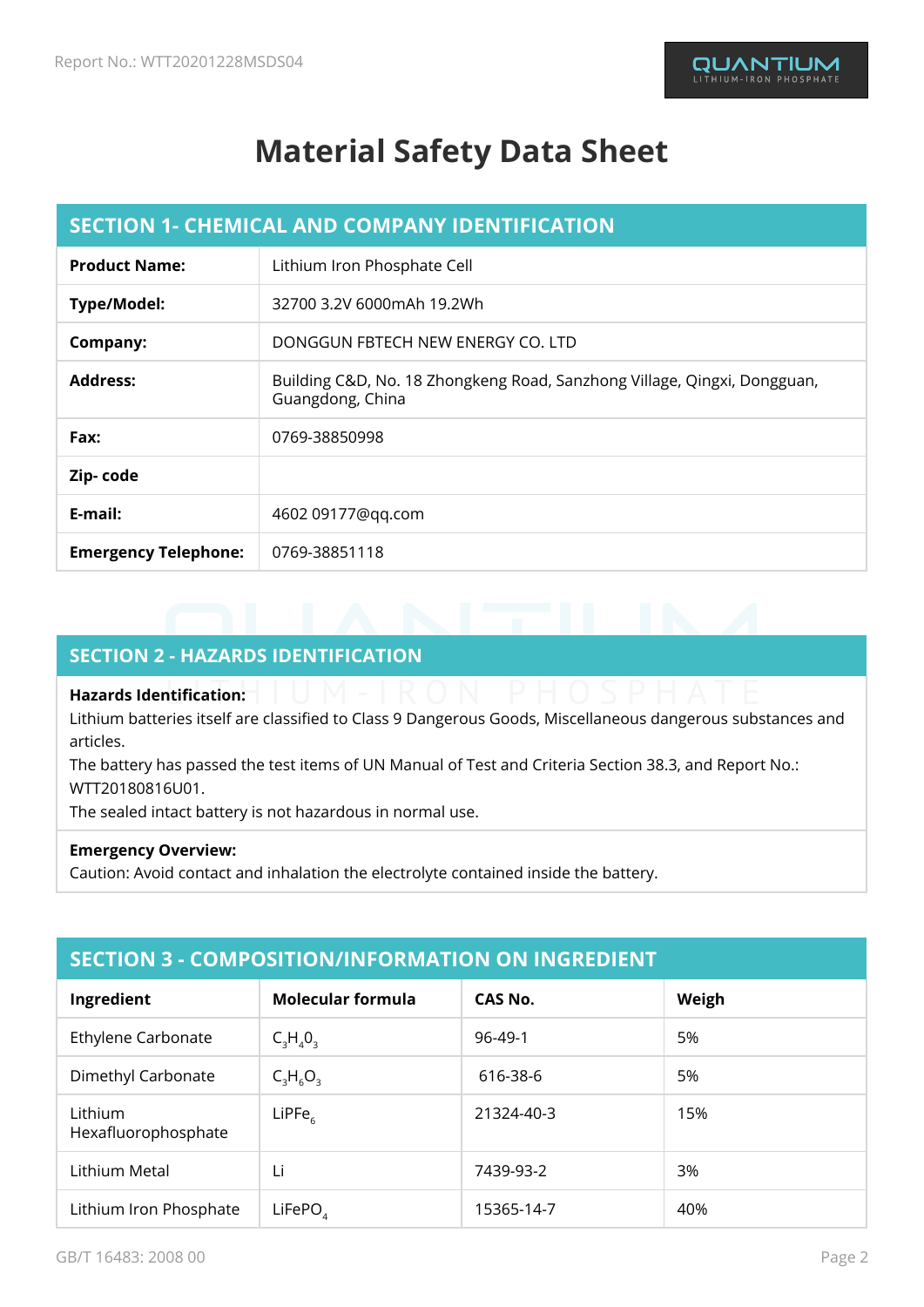| Copper                  | Cu             | 7440-50-8  | 10% |
|-------------------------|----------------|------------|-----|
| Graphite                | $C_{24}X_{12}$ | 7782-42-5  | 8%  |
| Polyvinylidene Fluoride | $(C, H, F)$ n  | 24937-79-9 | 6%  |
| Aluminum                | Al             | 7429-90-5  | 5%  |
| Nickel                  | Ni             | 7440-02-0  | 3%  |

## **SECTION 4 - FIRST AID MEASURES**

#### **Eye Exposure:**

In case of contact with eyes, flush with copious of water for at least 15 minutes. Assure adequate flushing byseparating the eyelids with fingers. Call a physician.

#### **Skin Exposure:**

If the internal battery materials of an opened battery cell come into contact with skin, immediately flush with plenty of water or soap.

#### **Inhalation Exposure:**

If inhaled the internals of battery vomiting. Seeking Immediate medical attention.

#### **Ingestion Exposure:**

If swallowed, seek medical attention. Do not induce vomiting unless directed to do so by medical personnel.

### **SECTION 5 - FIRE FIGHTING MEASURES**

#### **Danger characteristic:**

Exposure to excessive heat can cause venting of the liquid electrolyte. Battery may burst and release hazardous decomposition products when exposed to a fire situation.

#### **Hazardous combustion products:**

Corrosive and toxic gas may be emitted during fire.

#### **Fire-Fighting method:**

The staff must equip with filtermask (full mask) or isolated breathing apparatus.

The staff must wear the clothes which can defense the fire in the upwind direction.

Remove the container to the open space as soon as possible.

Spray water on the containers in the fireplace to keep them cool until finish extinguishment.

#### **Fire-Fighting media:**

Plenty of water, dry chemical powder or carbon dioxide.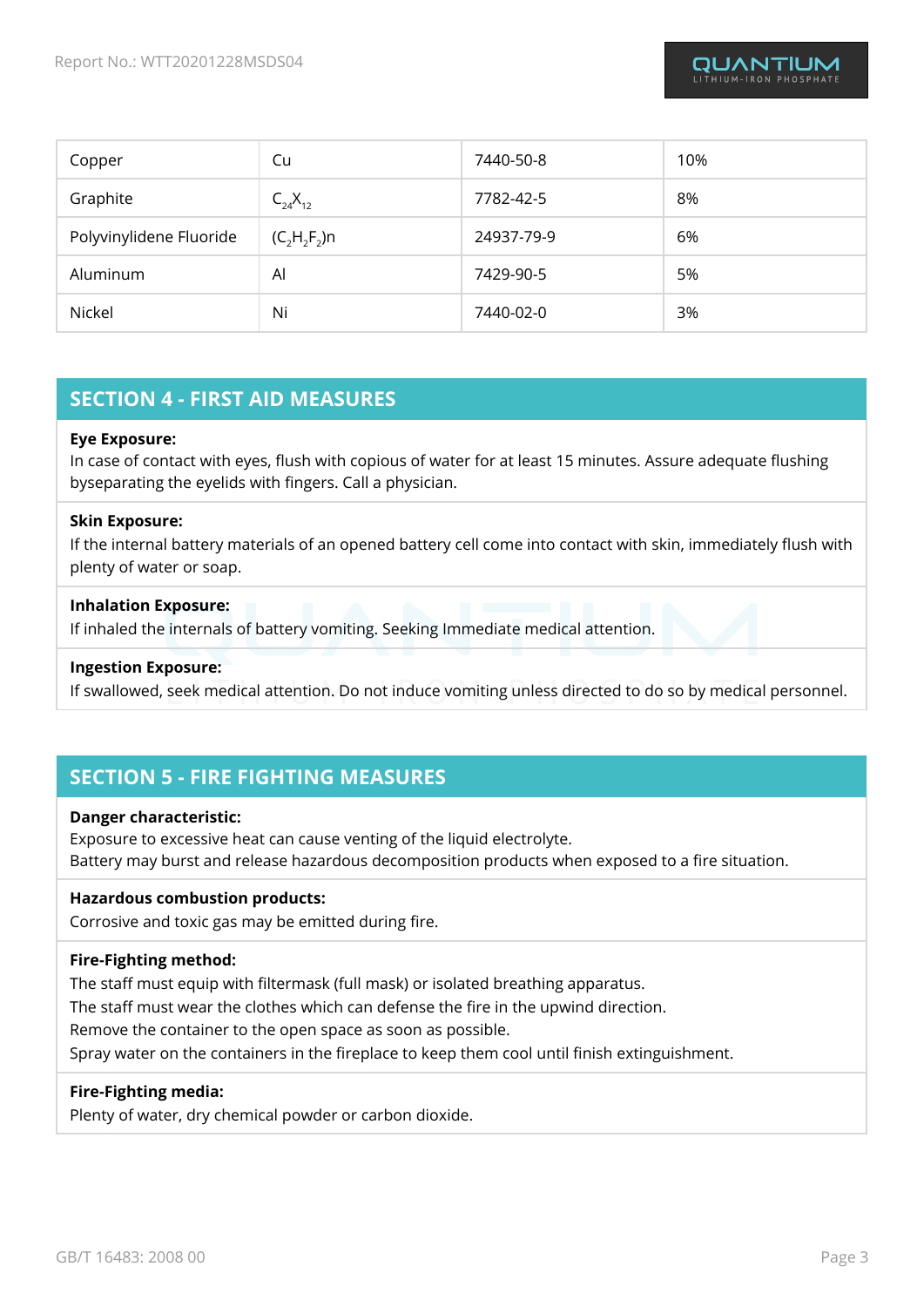## **SECTION 6 - ACCIDENTAL RELEASE MEASURES**

#### **Emergency treatment:**

If the battery material is released, remove personnel from area until the batteries cool down and fumes dissipate. Provide maximum ventilation to clear out hazardous gases and avoid skin and eye contact or inhalation of vapors

Remove spilled liquid with absorbent and incinerate waste.

## **SECTION 7 - HANDLING AND STORAGE**

#### **Handling:**

1. Do not allow battery terminates to contact each other, or contact with other metals.

2. Do not put the cell or battery into a fire or heat it. Do not solder the cell directly. Do not use or leave the cell or battery in a place near fire or heaters.

3. Do not expose the battery to excessive physical shock or vibration.

4. Do not immerse, throw, and wet a battery in water.

5. Short-circuiting should be avoided. Short circuit will reduces the life of the battery and can lead to ignition of surrounding materials. Physical contact with to short- circuited battery can cause skin burn.

6. The batteries should not be opened, destroyed or incinerate, since they may leak or rupture and release

to the environment the ingredients that they contain in the hermetically sealed container.

7. Place the cell beyond the child packing and container.

8. Do not connect the battery directly to an electric outlet or cigarette socket in a car.

9. Be sure to use the specified charger for battery, and follow the charging instructions correctly.

10. Do not mix old and new batteries together, neither with Ni-Cd, dry batteries or another manufacturer batteries or product.

#### **Storage:**

1. Batteries should be separated from other materials and stored in a noncombustible, well ventilated, sprinkler-protected structure with sufficient clearance between walls and battery stacks.

2. Keep the sample in the cool, dry and well-ventilated place (temperature: -20~30 °C, humidity: 45~85%). Do not exposure to direct sunlight for long periods. Keep away from fire and heating sources. Don't keep the samples with oxidizer and acid.

3. Equip with relevant types and quantities of the extinguishment instruments. The storage place should be equipped with suitable shelter materials for divulgence handling.

4. For rechargeable battery, charge the battery every 6 months to the amount specified by the manufacture, even if the battery is not used.

### **SECTION 8 - EXPOSURE CONTROLS, PERSONAL PROTECTION**

#### **Engineering Control:**

Keep away from heat and open flame. Supply with sufficient partial air exhaust. Store in a cool, dry place.

#### **Respiratory Protection:**

Not necessary under conditions of normal use. Wear self-contained breathing filtermask if the density exceed in the air. Wear breathing apparatus under the condition of emergency rescue or evacuation.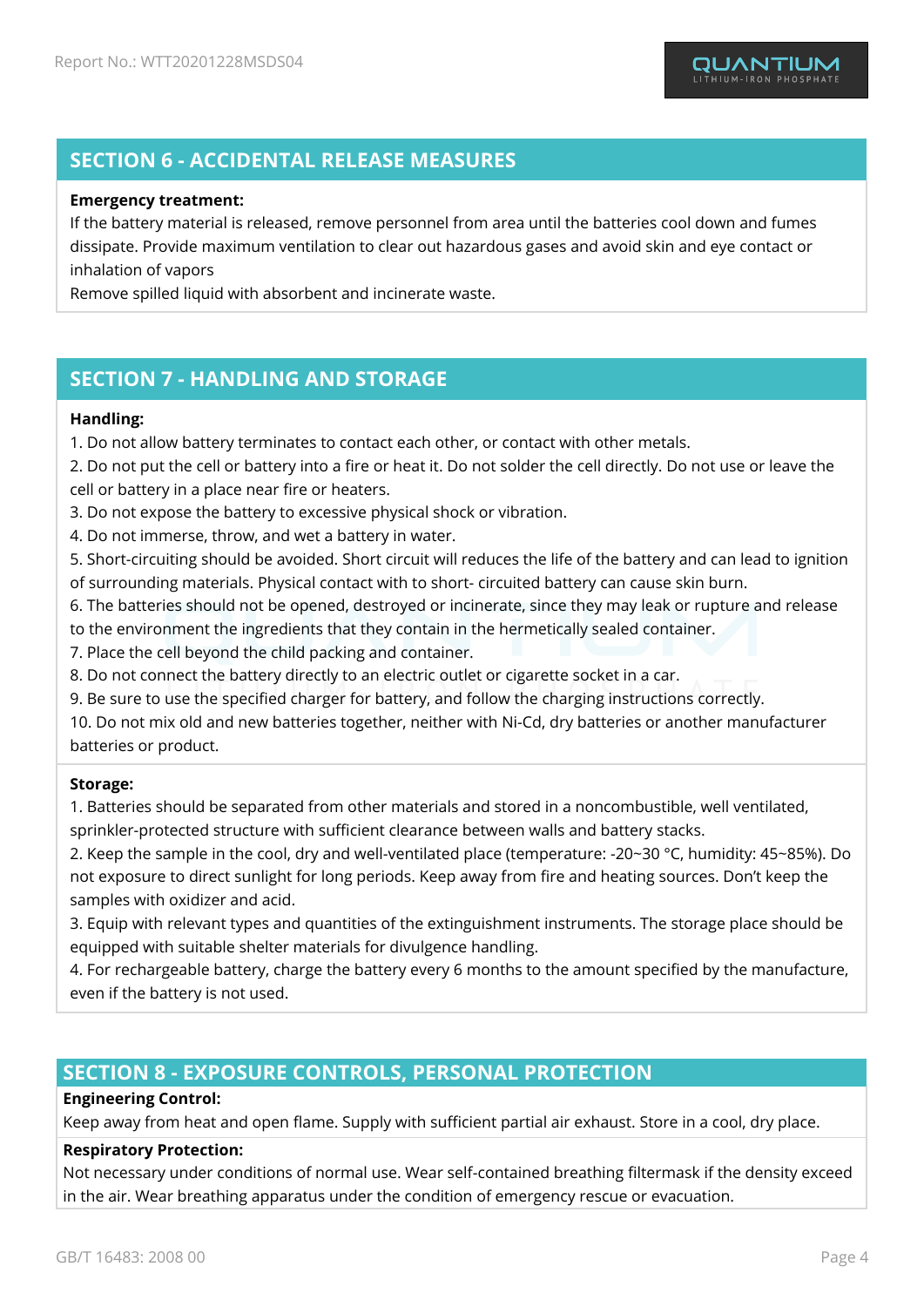#### **Eyes Protection:**

Not necessary under conditions of normal use. Wear protective glasses if handling a leaking or ruptured battery.

#### **Skin and Body Protection:**

Not necessary under conditions of normal use. Wear fireproofing, gas defense clothes in case of handling a leaking or ruptured battery.

#### **Hands Protection:**

Not necessary under conditions of normal use. Wear chemical resistant rubber glove.

#### **Other Protections:**

No smoking, dining and drinking water in the workplace. Keep good habit of hygiene.

## **SECTION 9 - PHYSICAL AND CHEMICAL PROPERTIES**

| <b>Appearance:</b>     | Blue               |
|------------------------|--------------------|
| <b>Physical state:</b> | Solid              |
| Form:                  | Cylindrical        |
| Odor:                  | Odorless           |
| Solubility:            | Insoluble in water |

## **SECTION 10 - STABILITY AND REACTIVITY**

#### **Stability:**

Stable under normal temperature and pressure.

#### **Distribution of Ban:**

Explosives, inflammables, strong oxidants and corrosives

#### **Conditions to Avoid:**

Fire source, heating source, disassemble, external short circuit, crushes, deformation, high temperature above 100°C, direct sunlight and high humidity, immerse in water or overcharge.

#### **Hazardous Polymerization:**

Will not occur.

#### **Hazardous Decomposition Products:**

Metal oxides, carboxyl compound such as CO, COz, etc.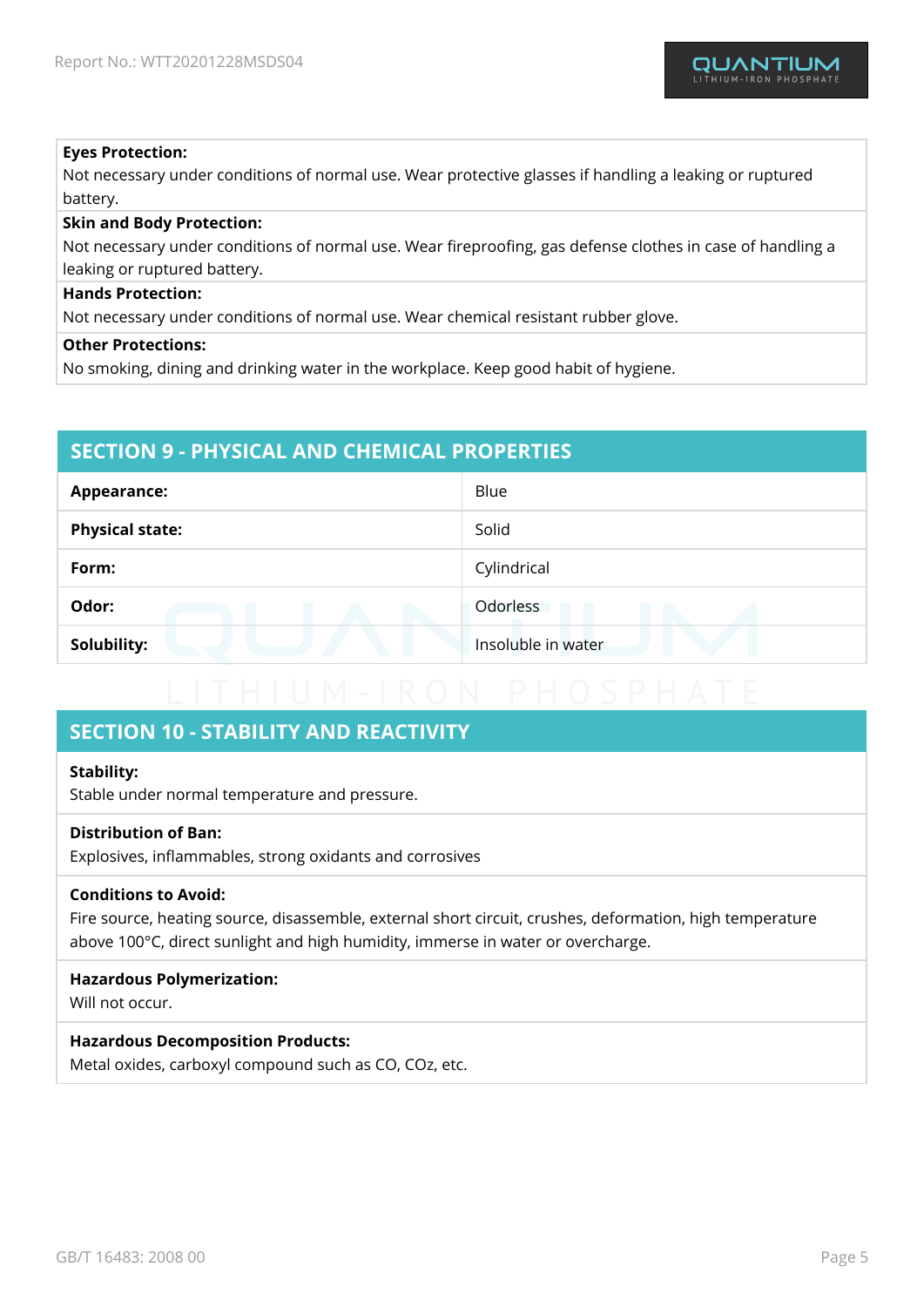## **SECTION 11 - TOXICOLOGICAL INFORMATION**

#### **Acute Toxicity:**

No information is available.

#### **Sub-acute and Chronic Toxicity:**

No information is available.

#### **Irritation Data:**

The internal battery materials may cause irritation to eyes and skin.

#### **Sensitization:**

The liquid in the battery may cause sensitization to some person.

## **Mutagenicity:**

No information is available.

#### **Carcinogenicity:**

No information is available.

#### **Others:**

Since the materials in this battery are sealed in the can, the potential for exposure to the components of the battery is negligible, when the battery is used as directed. However technical or electrical abuse of the battery may result in the release of battery contents.

## **SECTION 12 - ECOLOGICAL INFORMATION**

## **Eco-toxicity:**

No information is available.

## **Biodegradable:**

No information is available.

#### **Mobility in soil:** No information is available.

#### **Bioconcentration or biological accumulation:**

No information is available.

#### **Other harmful effects:**

Don't abandon the battery into environment, may cause water or soil pollution.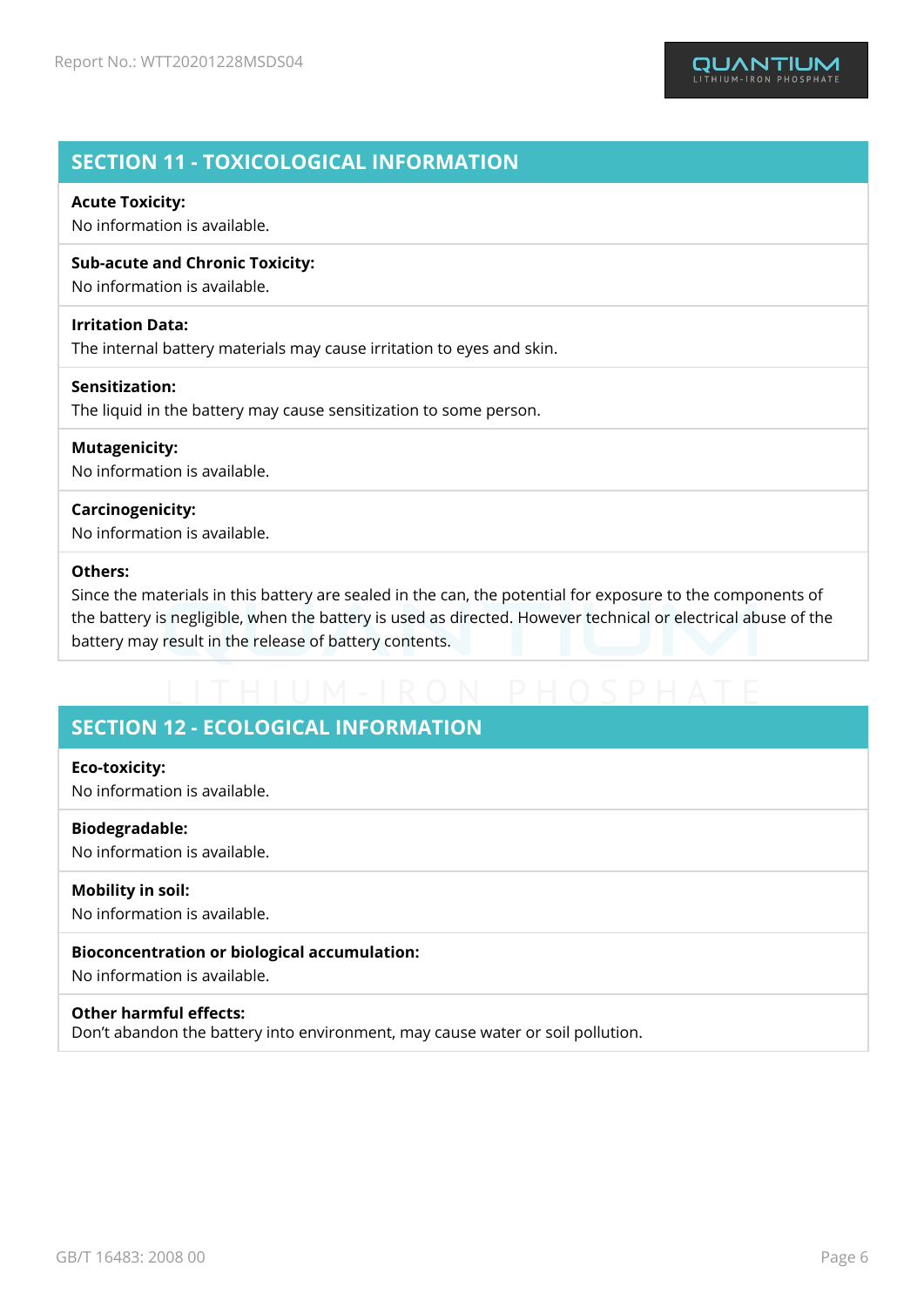## **SECTION 13 - DISPOSAL CONSIDERATIONS**

#### **Appropriate Method of Substance:**

The battery should be completely discharged prior to disposal in order to prevent short circuit.

The battery contains recyclable materials, and it is suggested recycle.

Refer to National or Local regulations before handling.

Disposal of the battery should be performed by permitted, professional disposal firms knowledgeable in National or Local regulations of hazardous waste treatment and hazardous waste transportation.

## **SECTION 14 - TRANSPORT INFORMATION**

**Remark: PSN= Proper Shipping Name**

**Air transportation, according to IATA DGR 62" Edition (Effective 1 January-31December 2021)**

| <b>UN Number + PSN</b>                                         | UN 3480 LITHIUM ION BATTERIES                                                                                                                                   |
|----------------------------------------------------------------|-----------------------------------------------------------------------------------------------------------------------------------------------------------------|
| <b>Hazard Class</b>                                            | Class 9                                                                                                                                                         |
| <b>Packaging requirement</b>                                   | PACKING INSTRUCTION 965 of section IB                                                                                                                           |
| <b>UN Number + PSN</b><br>$LTTHIUM-IRO$                        | UN 3481 LITHIUM ION BATTERIES PACKED WITH<br>EQUIPMENT, or<br>UN 3481 LITHIUM ION BATTERIES CONTAINED IN<br><b>EQUIPMENT</b>                                    |
| <b>Hazard Class</b>                                            | Not restricted                                                                                                                                                  |
| <b>Packaging requirement</b>                                   | PACKING INSTRUCTION 966-967 of section II                                                                                                                       |
| Sea transportation, according to IMO IMDG Code (Amend 39-2018) |                                                                                                                                                                 |
| <b>UN Number + PSN</b>                                         | UN 3480 LITHIUM ION BATTERIES, or<br>UN Number + PSN UN 3481 LITHIUM ION BATTER-<br>IES PACKED WITH EQUIPMENT, or<br>UN 3481 LITHIUM ION BATTERIES CONTAINED IN |

|                            | <b>EQUIPMENT</b>     |
|----------------------------|----------------------|
| <b>Hazard Class</b>        | Not restricted       |
| <b>Special provision</b>   | sp188                |
| <b>Package instruction</b> | Not-restricted goods |
| EmS No.                    | $F-A, S-I$           |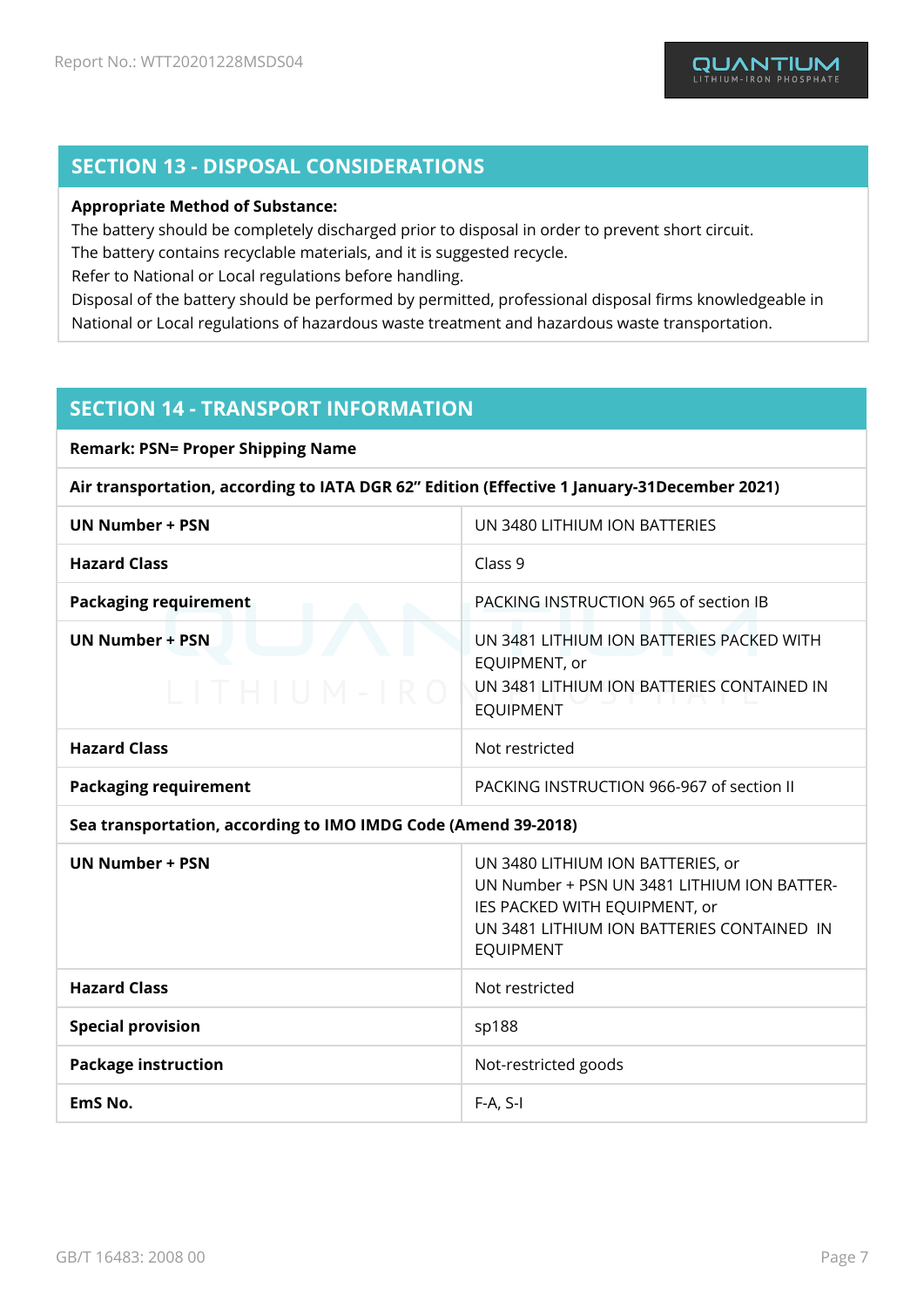## **SECTION 15 - REGULATORY INFORMATION**

*Dangerous Goods Regulation (DGR) Recommendations on the Transport of Dangerous Goods Model Regulations International Maritime Dangerous Goods (IMDG) Occupational Safety and Health Act (OSHA) Toxic Substances Control Act (TSCA) Code of Federal Regulations (CFR) Technical Instructions for the Safe Transport of Dangerous Goods California Proposition 65 Superfund Amendments and Reauthorization Act Title II] (302/311/312/313) (SARA)* In accordance with all Federal, State and local laws.

## **SECTION 16 - ADDITIONAL INFORMATION**

#### **According standard:**

GB/T 16483-2008 Safety data sheet for chemical products Content and order of sections ISO 11014:2009(E) Safety data sheet for chemical products — Content and order of sections

#### **Editing date:**

December 30, 2020

#### **Department:**

Guangzhou MCM Certification and Testing Co., Ltd. 1 F No.13, Zhong San Section, ShiGuang Road, Panyu District, Guangzhou City, Guangdong Province, China. Tel.:0086-20-34777662, 0086-20-34777663 WEB: Http:/Avww.mcmtek.com Email: mark.miao@mcmtek.com

#### **Other Information:**

The above information is believed to be correct but does not purport to be all inclusive and shall be used only as a guide. We make no warranty of merchantability or any other warranty express or implied, with respect to such information, and we assume no liability resulting from its use. Users should make their own investigation to determine the suitability of the information for their particular purposes. In no way shall we be liable for any claims, losses, or damage of any third party or for last profits or any special, indirect, consequential or exemplary damages arising from using the above information.